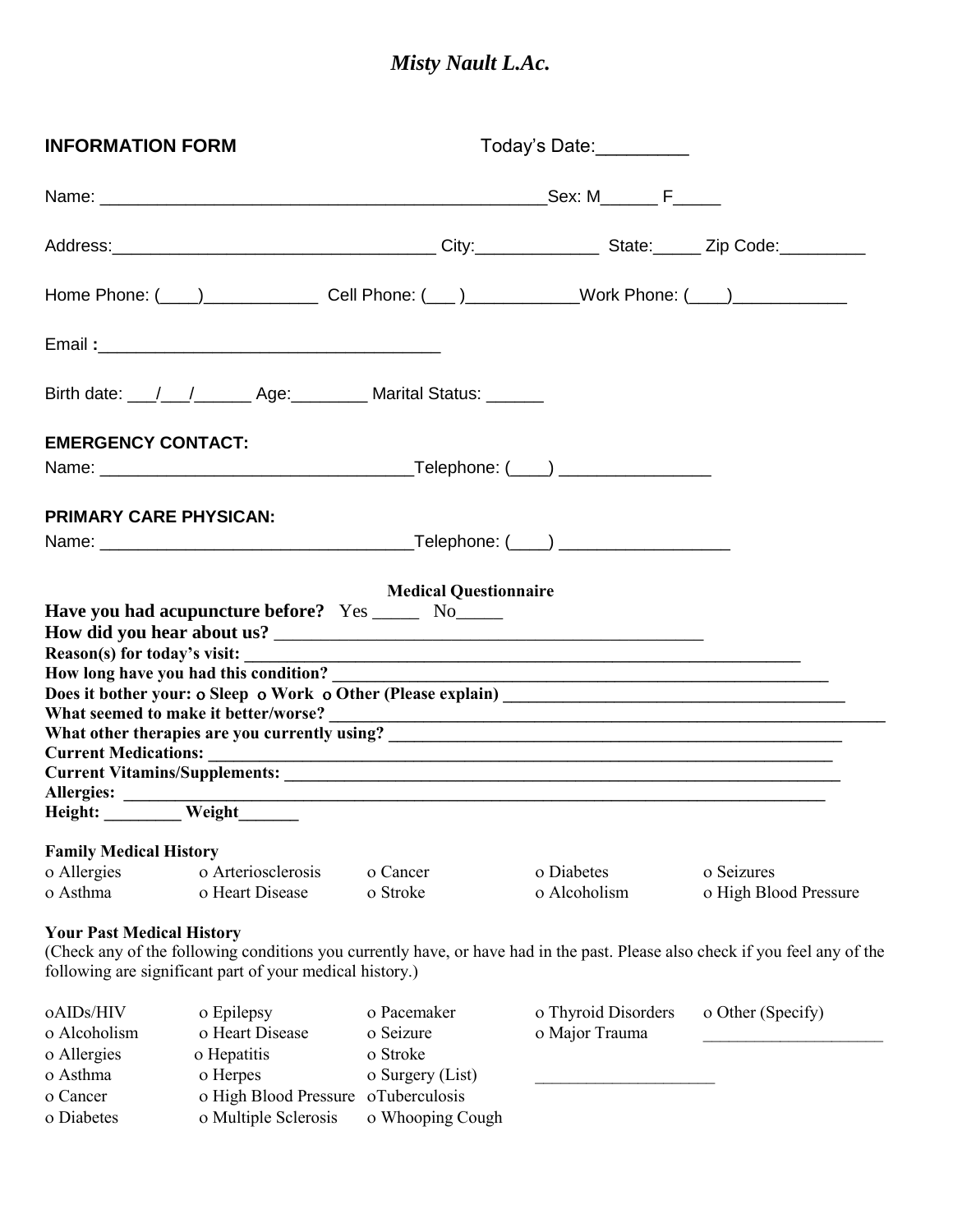| YOUR LIFESTYLE                         |                                                              |                                                                                  |                                         |                             |
|----------------------------------------|--------------------------------------------------------------|----------------------------------------------------------------------------------|-----------------------------------------|-----------------------------|
| o Alcohol                              | o Marijuana                                                  | o Stress                                                                         | o Tobacco                               | o Drugs                     |
|                                        |                                                              |                                                                                  |                                         |                             |
| o Regular Exercise                     |                                                              | (Specify)                                                                        |                                         |                             |
| <b>GENERAL SYMPTOMS</b>                |                                                              |                                                                                  |                                         |                             |
|                                        | o Poor appetite o Poor / Heavy sleep o Lack of strength      |                                                                                  | o Shortness of breath                   | o Bleed or bruise easily    |
|                                        | o Excessive appetite o Dream disturbed sleepo Body heaviness |                                                                                  | o Fever                                 | o Peculiar taste (describe) |
| o Prefer cold / hot drinks             |                                                              | o Vertigo or dizziness                                                           | o Cold hands or feet                    | o Chills                    |
|                                        | o Sweat easily o Weight gain or loss o Fatigue               |                                                                                  | o Poor circulation                      | o Night sweats              |
| o Muscle cramps                        |                                                              |                                                                                  |                                         |                             |
|                                        |                                                              |                                                                                  |                                         |                             |
| <b>HEAD/EYES/EARS/NOSE/THROAT</b>      |                                                              |                                                                                  |                                         |                             |
| oGlasses                               | o Night blindness                                            | o Facial pain                                                                    | o Excessive phlegm                      | o Ringing in ears           |
| o Eye pain/strain                      | o Glaucoma                                                   | o Color or phlegm                                                                | oPoor hearing                           | o Red eyes                  |
| oCataracts                             | o Dry mouth                                                  | o Sore throat                                                                    | o Earaches                              | o Itchy eyes                |
| o Teeth problems                       | o Excessive saliva                                           | oLumps in throat                                                                 | oHeadaches                              | o Spots in vision           |
| o Grinding teeth                       | o Sinus problems                                             | o Enlarged thyroid                                                               | o Concussions                           | o Poor / Blurry vision      |
| oTMJ                                   | o Gum problems                                               | o Nose bleeds                                                                    | o Sores on lips or tongue               |                             |
|                                        |                                                              |                                                                                  |                                         |                             |
| <b>RESPIRATORY</b>                     |                                                              |                                                                                  |                                         |                             |
| o Tightness in chest o Bronchitis      |                                                              | o Pneumonia                                                                      | o Shortness of breath o Asthma/wheezing |                             |
| o Cough                                |                                                              | Color of phlegm:                                                                 |                                         |                             |
|                                        |                                                              | Wet or dry?                                                                      |                                         |                             |
|                                        |                                                              |                                                                                  |                                         |                             |
| <b>CARDIOVASCULAR</b>                  |                                                              |                                                                                  |                                         |                             |
|                                        | o High blood pressure oLow blood pressure                    | o Chest pain                                                                     | o Tachycardia                           | o Palpitations              |
| o Blood clots o Fainting               |                                                              | o Difficult breathing                                                            | o Irregular heartbeat                   |                             |
| <b>GASTROINTESTINAL</b>                |                                                              |                                                                                  |                                         |                             |
| o Nausea                               | o Diarrhea                                                   | o Intestinal pain/cramp Bowel movements:                                         |                                         |                             |
| o Vomiting                             | o Constipation                                               | o Itchy / Burning anus                                                           |                                         |                             |
| o Acid regurgitation o Laxative use    |                                                              |                                                                                  |                                         |                             |
| o Gas                                  | o Black stools                                               | o Rectal pain<br>o Hemorrhoid                                                    | o Hiccup                                | o Bloody stools             |
| o Anal fissures                        | o Bloating                                                   | o Mucous in stools                                                               | o Bad breath                            |                             |
|                                        |                                                              |                                                                                  |                                         |                             |
| <b>MUSCULOSKELETAL</b>                 |                                                              |                                                                                  |                                         |                             |
| o Neck/shoulder pain o Upper back pain |                                                              | o Joint pain                                                                     | o Muscle pain                           | o Low back pain             |
| o Rib pain                             |                                                              |                                                                                  | o Limited use                           |                             |
|                                        |                                                              |                                                                                  |                                         |                             |
|                                        |                                                              |                                                                                  |                                         |                             |
| <b>SKIN/HAIR</b>                       |                                                              |                                                                                  |                                         |                             |
| o Rashes                               | o Eczema                                                     | o Dandruff                                                                       | o Change in hair                        | o Hives                     |
| o Psoriasis                            | o Itching                                                    | o Fungal infection                                                               | o Ulcerations                           | o Acne                      |
| o Hair loss                            |                                                              | o Change in skin texture o Other (Please describe) _____________________________ |                                         |                             |
|                                        |                                                              |                                                                                  |                                         |                             |
| NEUROPSYCHOLOGICAL<br>o Seizures       | o Poor memory                                                | o Irritability                                                                   | o Considered suicide                    | o Numbness                  |
|                                        |                                                              |                                                                                  | o Tics                                  |                             |
| o Depression<br>o Abuse survivor       | o Easily stressed<br>o Seeing therapist                      | o Attempted suicide                                                              |                                         | o Anxiety                   |
|                                        |                                                              |                                                                                  |                                         |                             |
| <b>GENITO-URINARY</b>                  |                                                              |                                                                                  |                                         |                             |
| o Pain on urination                    | o Blood in urine                                             | o Venereal disease                                                               | o Increased libido                      | o Impotence                 |
| o Frequent urination                   | o Unable to hold urine o Bedwetting                          |                                                                                  | o Decreased libido                      | o Premature ejaculation     |
| o Urgent urination                     | o Incomplete urination o Wake to urinate                     |                                                                                  | o Kidney stone                          | o Nocturnal emission        |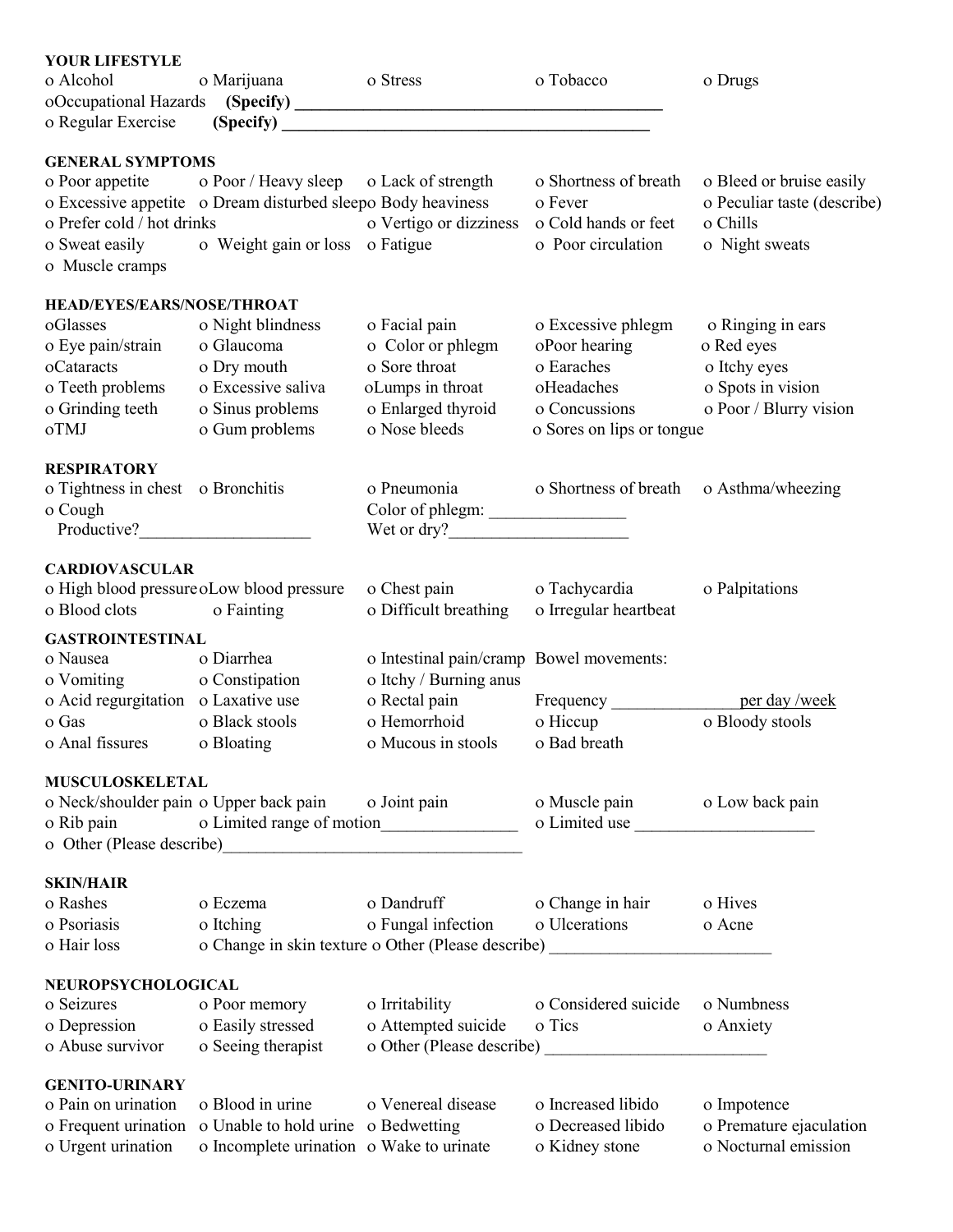#### **GYNECOLOGY**

| o Age menses began       | oDuration of flow            | o Vaginal sores    |
|--------------------------|------------------------------|--------------------|
| oLength of cycle         | o Vaginal discharge (color?) | o Painful periods  |
| o Date last period began | oIrregular periods           | o PMS              |
| o Clots                  | o Breast Lumps               | oVaginal odor      |
| oAge at Menopause        | oDate of last PAP            |                    |
| o#Pregnancies            | $o# \text{ births}$          | o Premature births |

| <b>GUARANTOR: Party Responsible for Payment if not self</b> |               |  |
|-------------------------------------------------------------|---------------|--|
|                                                             |               |  |
|                                                             |               |  |
| <b>INSURANCE INFORMATION</b>                                |               |  |
|                                                             |               |  |
|                                                             | Phone Number: |  |
|                                                             | Group Number: |  |

# **ASSIGNMENT OF INSURANCE BENEFITS**

I hereby authorize my insurance benefits be directly paid to Smith Chriopractic, for the treatment of

| I understand that I am financially responsible to the charges not covered by this assignment. I also |
|------------------------------------------------------------------------------------------------------|
| authorize the doctor, attorney, or insurance company to release any information required for this    |
| claim.                                                                                               |

Person Authorized to Consent

\_\_\_\_\_\_\_\_\_\_\_\_\_\_\_\_\_\_\_\_\_\_\_\_\_\_\_\_.

Signature:\_\_\_\_\_\_\_\_\_\_\_\_\_\_\_\_\_\_\_\_\_\_\_\_\_\_\_\_\_\_ Date:\_\_\_\_\_\_\_\_\_\_\_\_\_\_\_\_\_\_\_\_\_\_\_\_\_\_

Last Updated 2/28/10